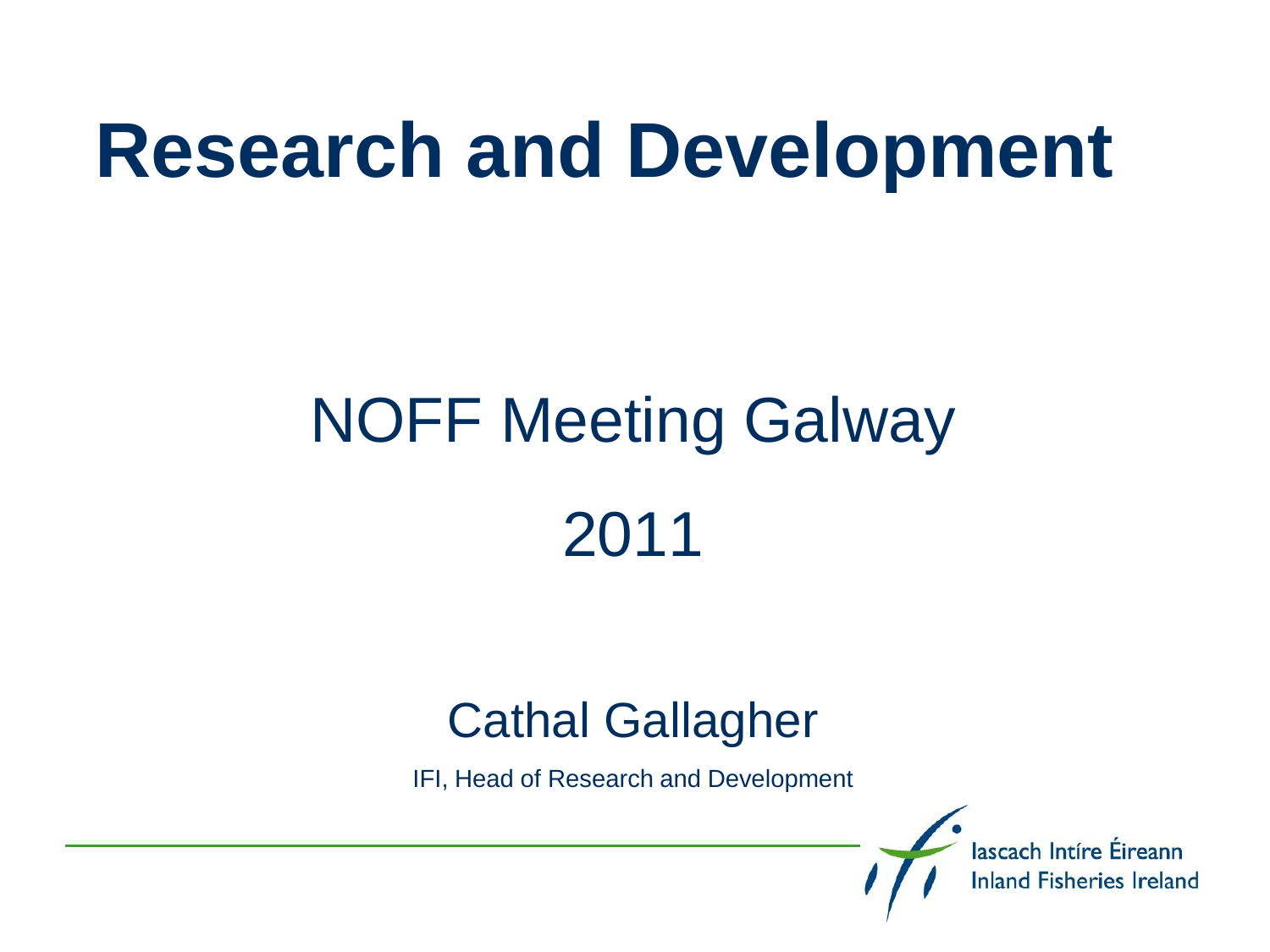### **Inland Fisheries Ireland**



•Welcome! •Who are IFI? •What do we do?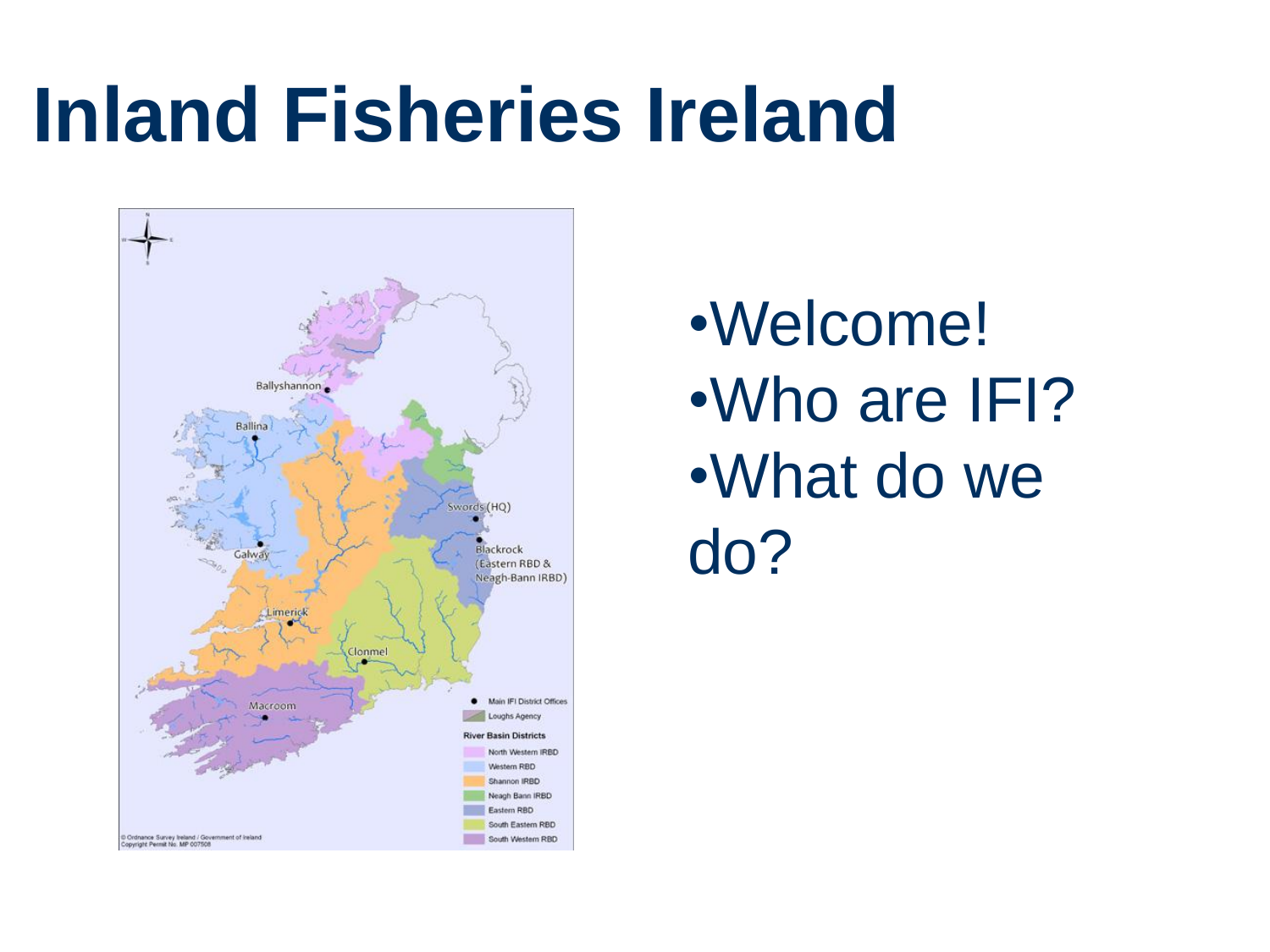# **R&D Strategic Goal**

#### **Strategic Goal**

To develop and deliver high quality, cost effective, applied scientific research and development services to meet the Inland Fisheries Ireland's customers' needs.

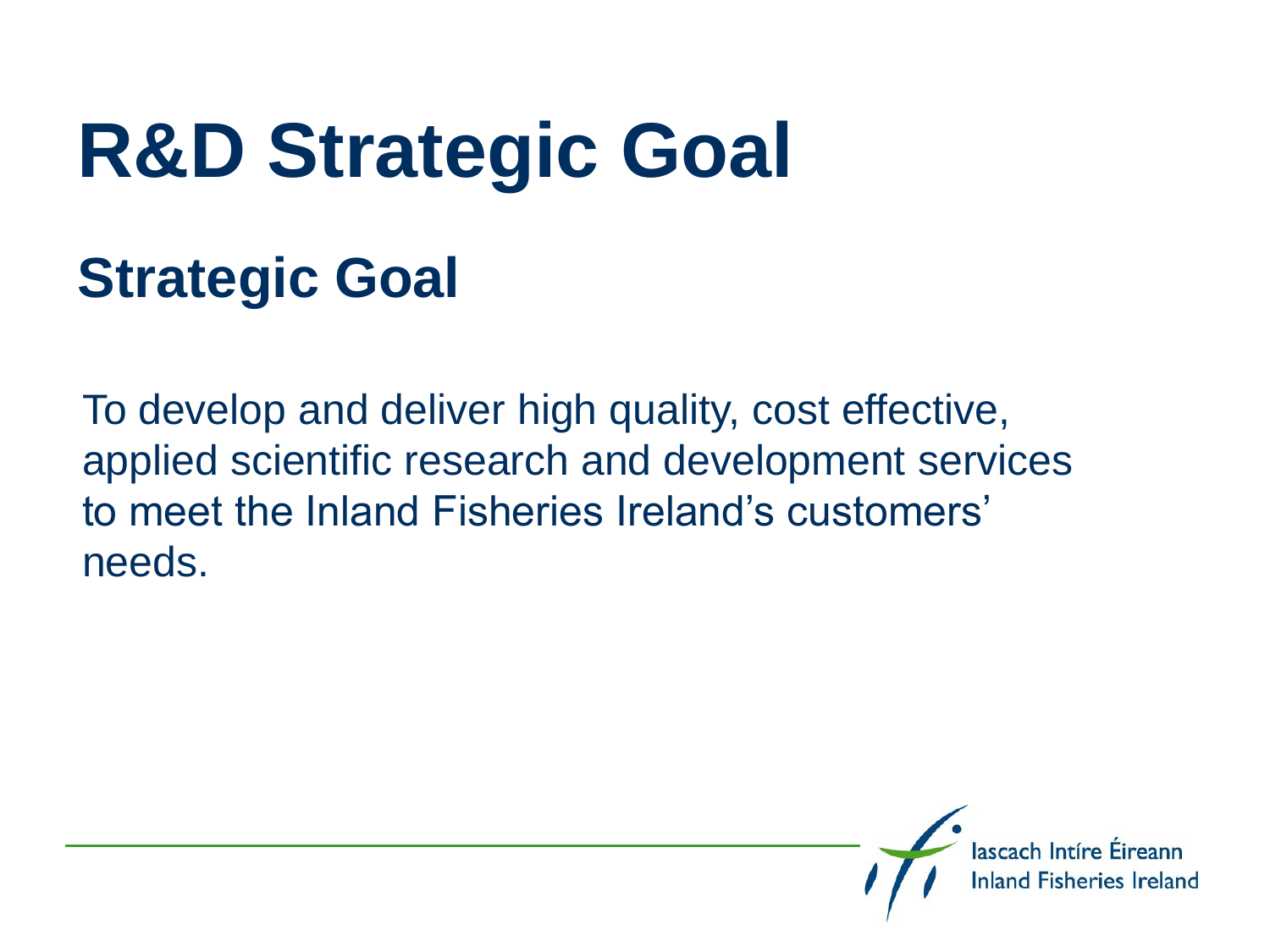### **IFI Research Key Objectives Key Objectives**

- conservation of fish and their ecosystems.
- conduct research with sister agencies to provide scientific advice
- compliance with relevant E.U. and national legislation.
- provision of an advisory service to relevant bodies.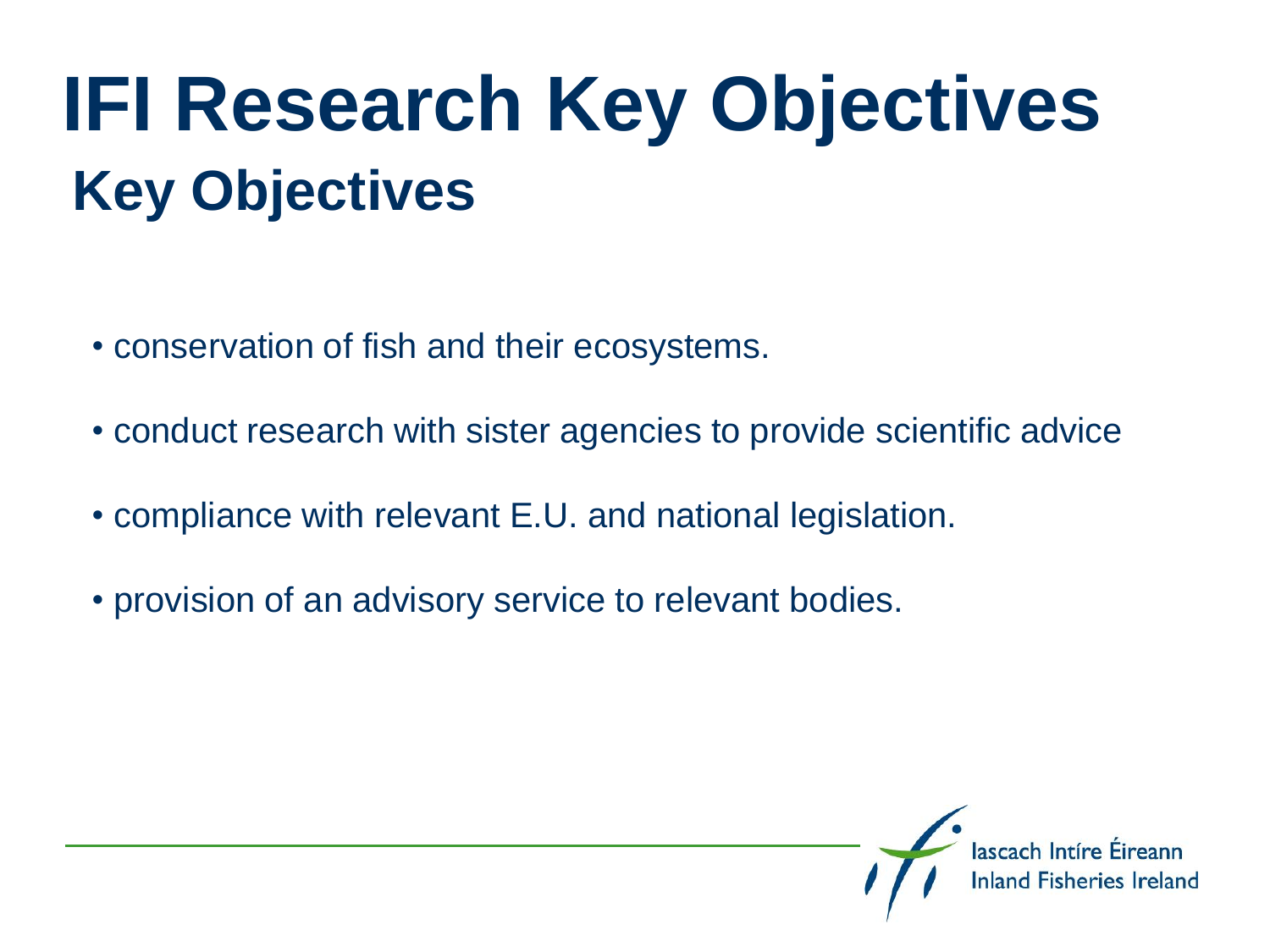## **Research and Development**

### **The Team**

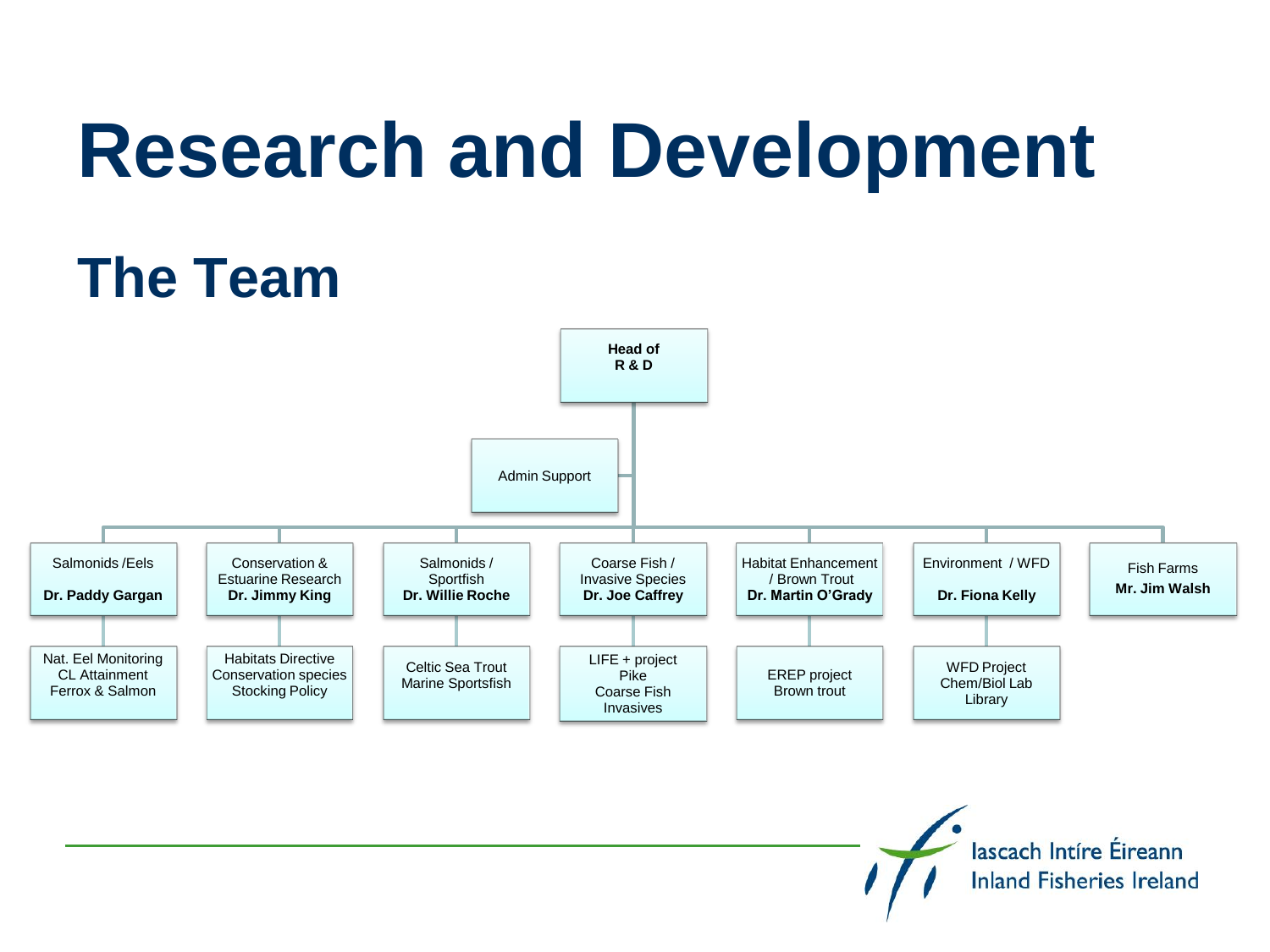# **General Activities**

- Provision of advice
- National and international interactions
- Develop strategic partnerships
- Deliver on EU projects















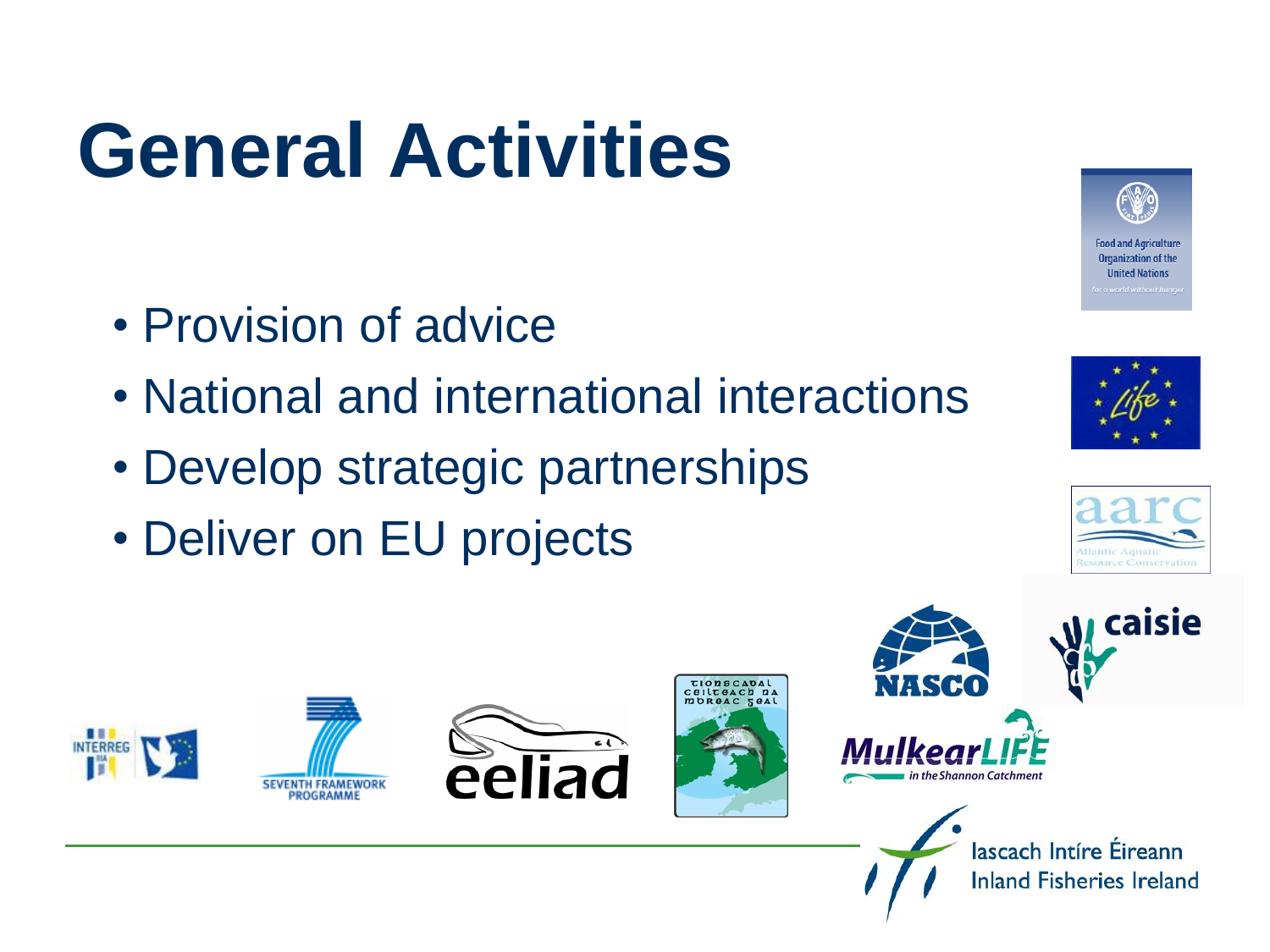# **National Research Activities**

- Brown Trout
- EREP (OPW)
- Waterways Ireland Programme (Coarse Fish)
- Salmon
- Sea Trout
- Eels
- Pike
- SSC on Eels and Salmon







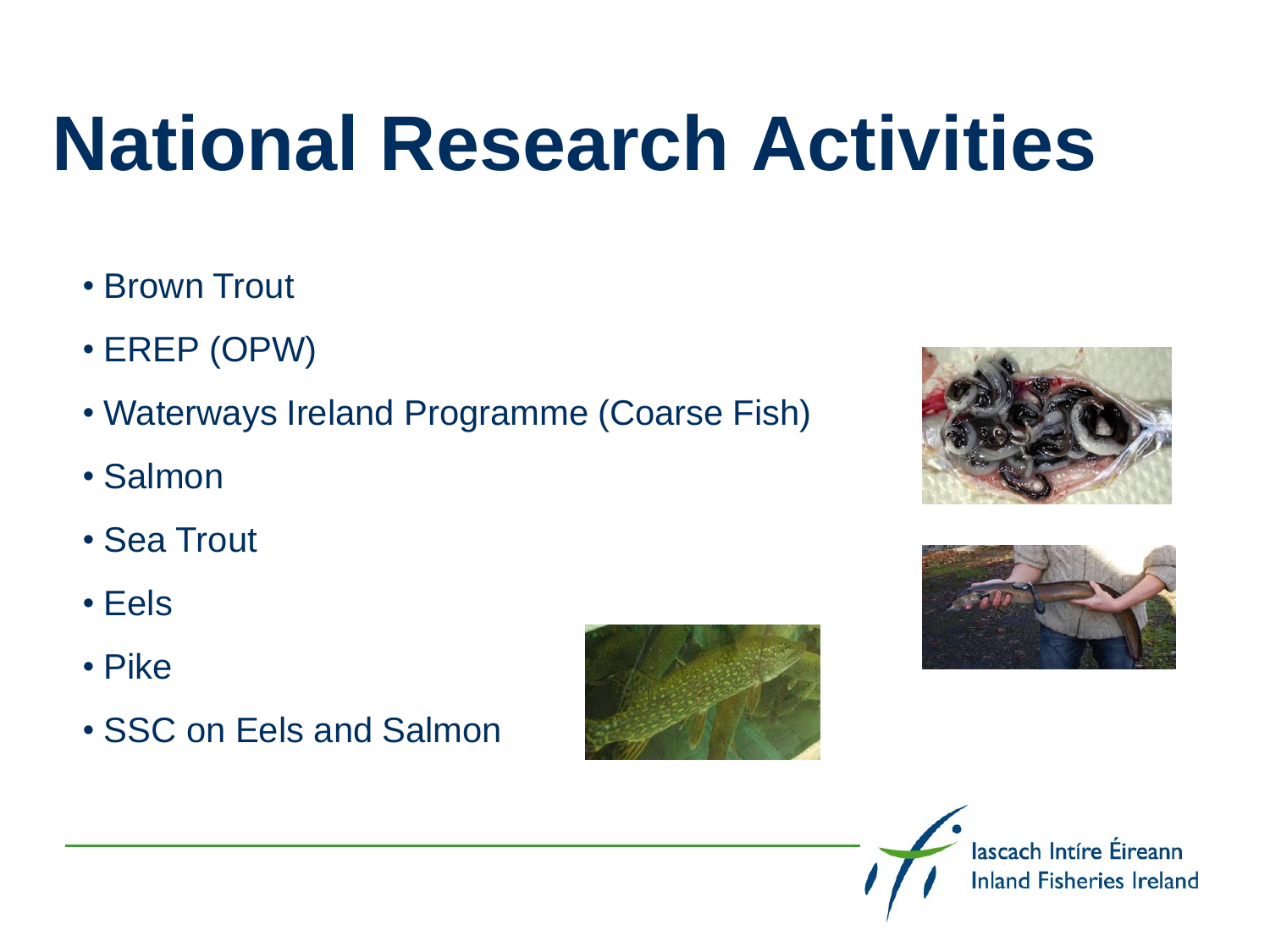### **EU Directives and Regulations**

- Habitats Directive
- Water Framework Directive
- National Eel Monitoring Programme
- Data Management (Policy)





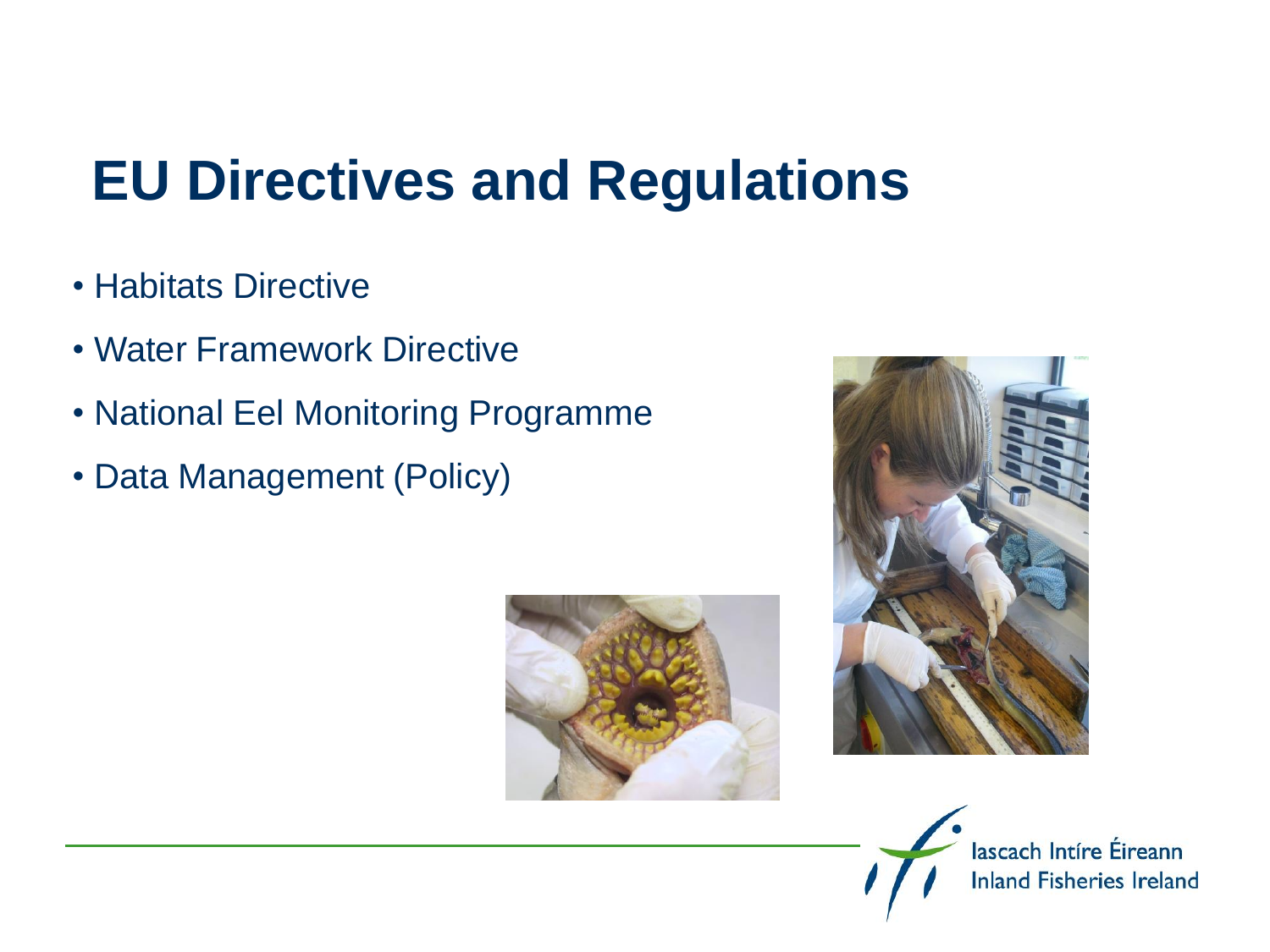#### **Invasive Species**

- IFI Invasive Species Policy and Roadmap
- Stakeholder awareness and engagement
- Develop and influence legislation (national and international)
- EU funded Invasive projects

### **Laboratory Services**

• analysis requirements and standards



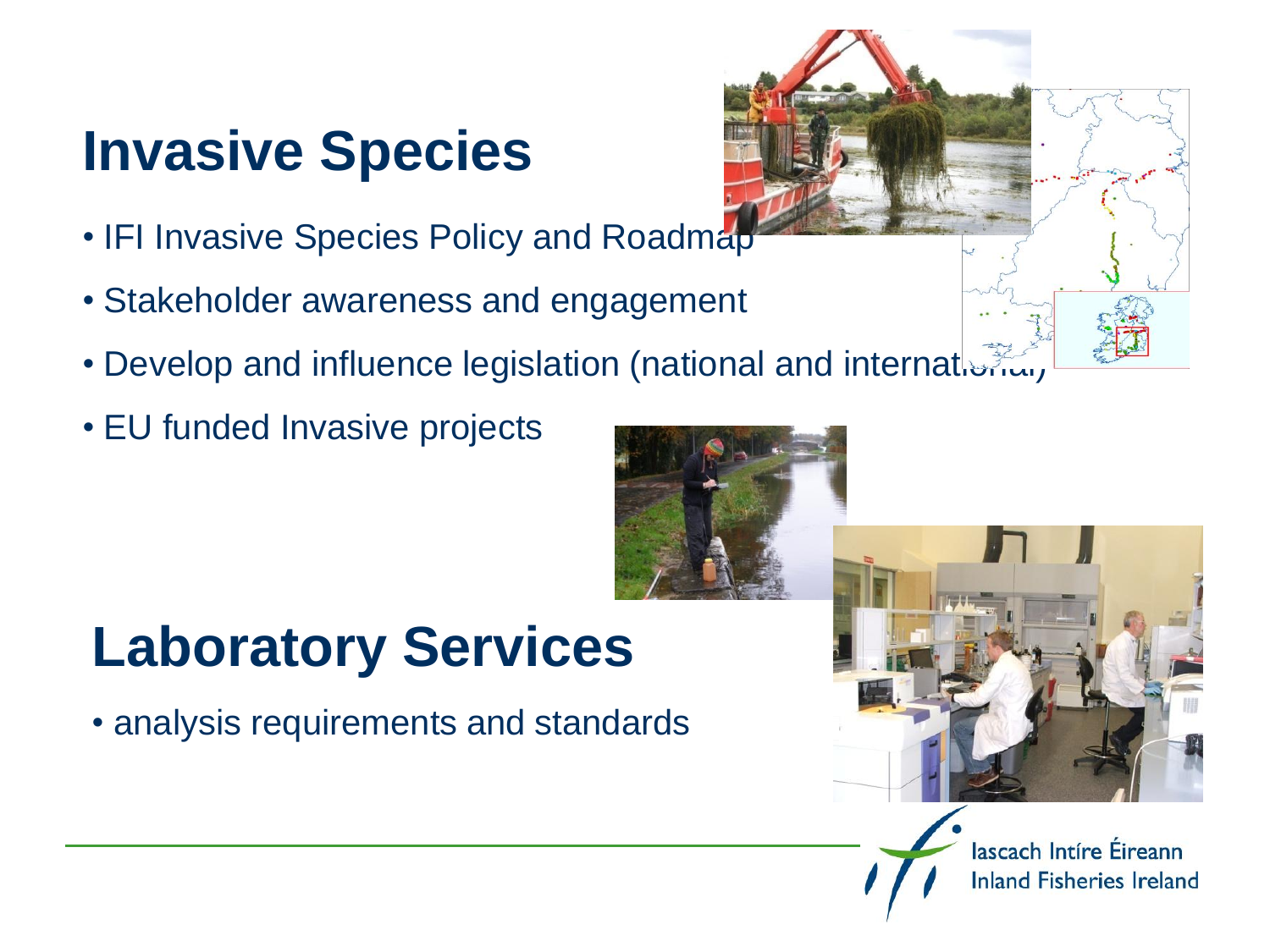#### **IFI's Fish Farms**

- Triploid production Brown & Rainbow trout
- Conservation Species
- Research Facility